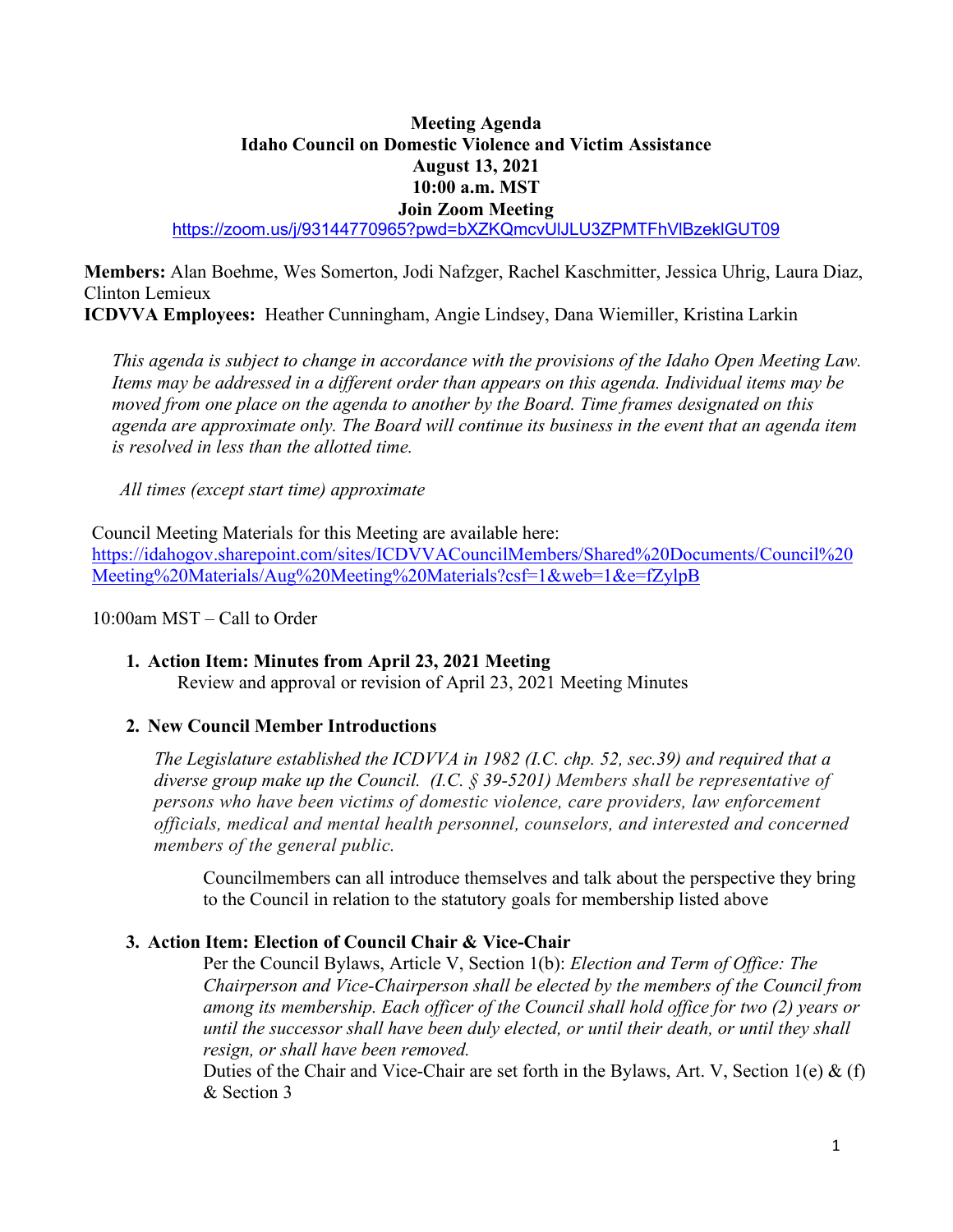# **4. Action Item: Revision of Bylaws Regarding Standing Committees and/or Formation of Bylaw Revision Subcommittee**

Per the Council Bylaws, Article V, Section 5: *Election and Term of Office: The Chairperson and Vice-Chairperson shall be elected by the members of the Council from among its membership. Each officer of the Council shall hold office for* 

Revision of bylaws or potential formation of Bylaw revision subcommittee?

## **5. Action Item: OIP Committee Appointments**

The OIP Committee has vacant seats due to the resignation of members Doug Graves, Sarah Swanson (when their Council terms were up June 30) and Lori Nichols (who had other obligations she needed to attend to). Presentation by OIP Chair Wes Somerton/Dana Wiemiller and consideration of applicants for appointment to the OIP Committee: Erin Tomlin, Heidee McMillin, Kimberly Talbot

**6. Action Item: Set Public Input and Future Council/Strategic Planning Dates**  Presentation by Director Cunningham and Council Discussion

#### **7. Action Item: Policy Manual Revisions**

Presentation by Director Cunningham and Council Discussion regarding updated ICDVVA policies

#### **8. Action Item: Legislative Rulemaking Subcommittee or public input dates**

Presentation by Director Cunningham & Dana Wiemiller; Council Discussion Possible subcommittee, rule changes to funding formulas should be developed

#### **9. Annual ICDVVA Conference Report & 2022 Conference Planning**

Presentation by Director Cunningham and Council Discussion 546 Registered attendees for the virtual conference/Gov. kickoff Some sessions on our new YouTube Channel Pursuing social worker credit for victim presentation RFPs for talks for 2022 Planning Committee for 2022 & possible consultant Feedback

### **10. 2022 ICDVA Legislative Proposal**

Presentation by Director Cunningham and Council Discussion regarding proposed revisions to I.C. § 39-6316

12:00 MST/11:00am PST Mid-day Lunch Break *(1 hour)* 

## **11. Encumbrance for FY21 and DHW Relationship Update**

Presentation by Director Cunningham and Council Discussion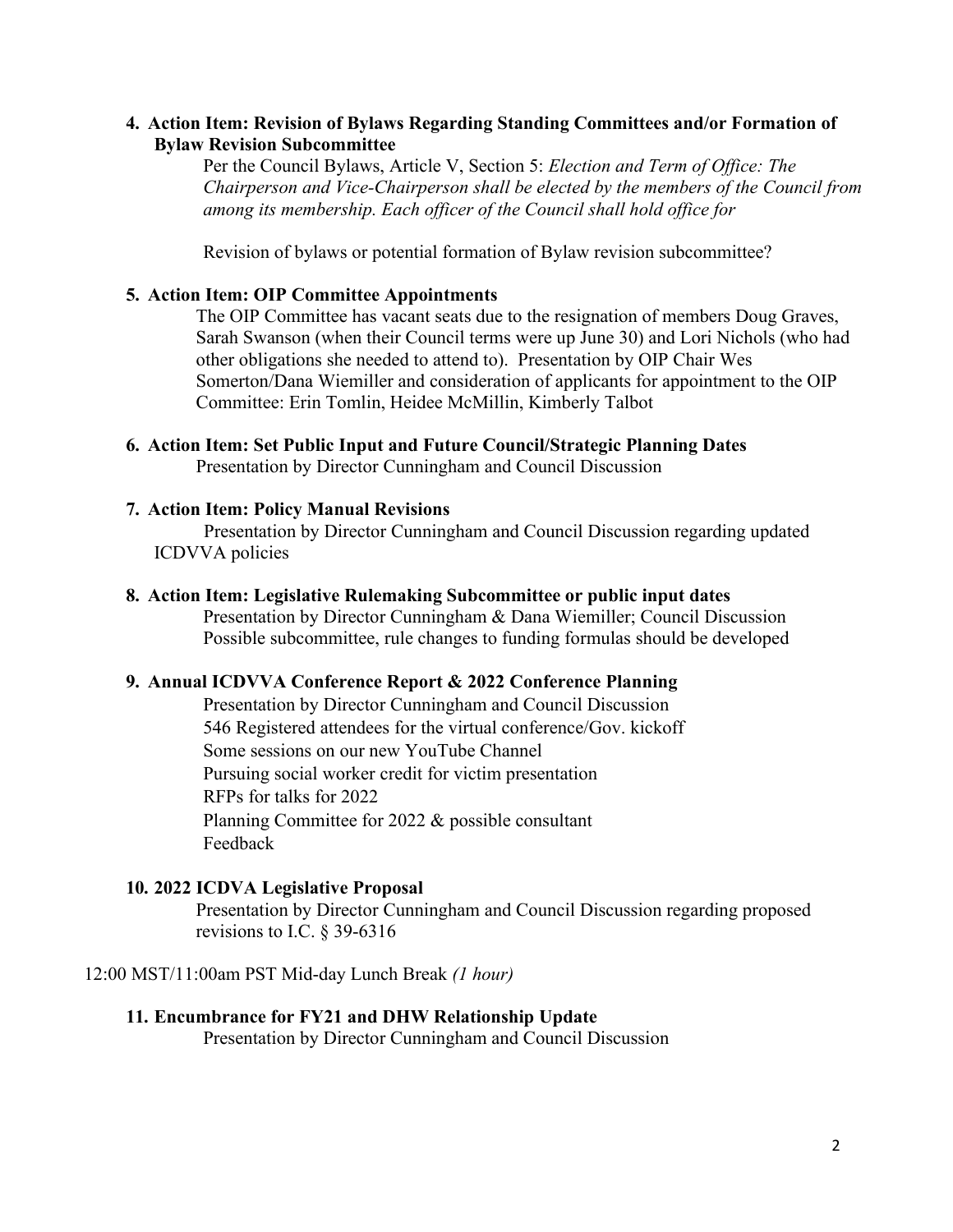## **12. ICDVVA Financial & Grant Overview & FVPSA ARP Update**

Presentation by Director Cunningham and Council Discussion FVPSA ARPA Funding: One time award of \$629,043. First application cycle closed 8/12/21. Update on applications and plan to award remaining funds w/additional cycles VOCA & FVPSA Grant Applications/Amounts & balances; FY23 Budget Request

## **13. VOCA Fix Update**

Presentation by Director Cunningham and Council Discussion regarding the passage of the VOCA Fix bill and the timing and impact to VOCA funded programs in Idaho

#### **14. ICDVVA ARP Budget Request**

Presentation by Director Cunningham and Council Discussion

## **15. Switch to Federal Fiscal Year for Federal Grant Funds**

Presentation by Director Cunningham and Council Discussion Discussion of the need & benefits of the switch; timing and impact on grant application and review cycle

2:30 p.m. Mid-Afternoon Break (15 minutes)

#### **16. ICDVVA Schedule/Date Selection for Strategic Planning**

Presentation by Director Cunningham and Council Discussion

**17. Roundtable Reports** 

Presentation by Director Cunningham and Council Discussion

#### **18. Road Trip Reports**

Presentation by Director Cunningham and Council Discussion

## **19. ICDVVA Social Media Update**

Presentation by Director Cunningham and Council Discussion

**20. ICDVVA Collaboration, Groups & Partners update**  Presentation by Director Cunningham and Council Discussion

#### **21. Data Dashboard Under Development**

Presentation by Director Cunningham and Council Discussion Additional data collection on demand in FY22

#### **Standing Items:**

- **22. FY21 Update Financial Report (Year to Date Grant Expenditures)** Presentation by Dana Wiemiller
- **23. Reimbursement Tracking Update** Presentation by Director Cunningham